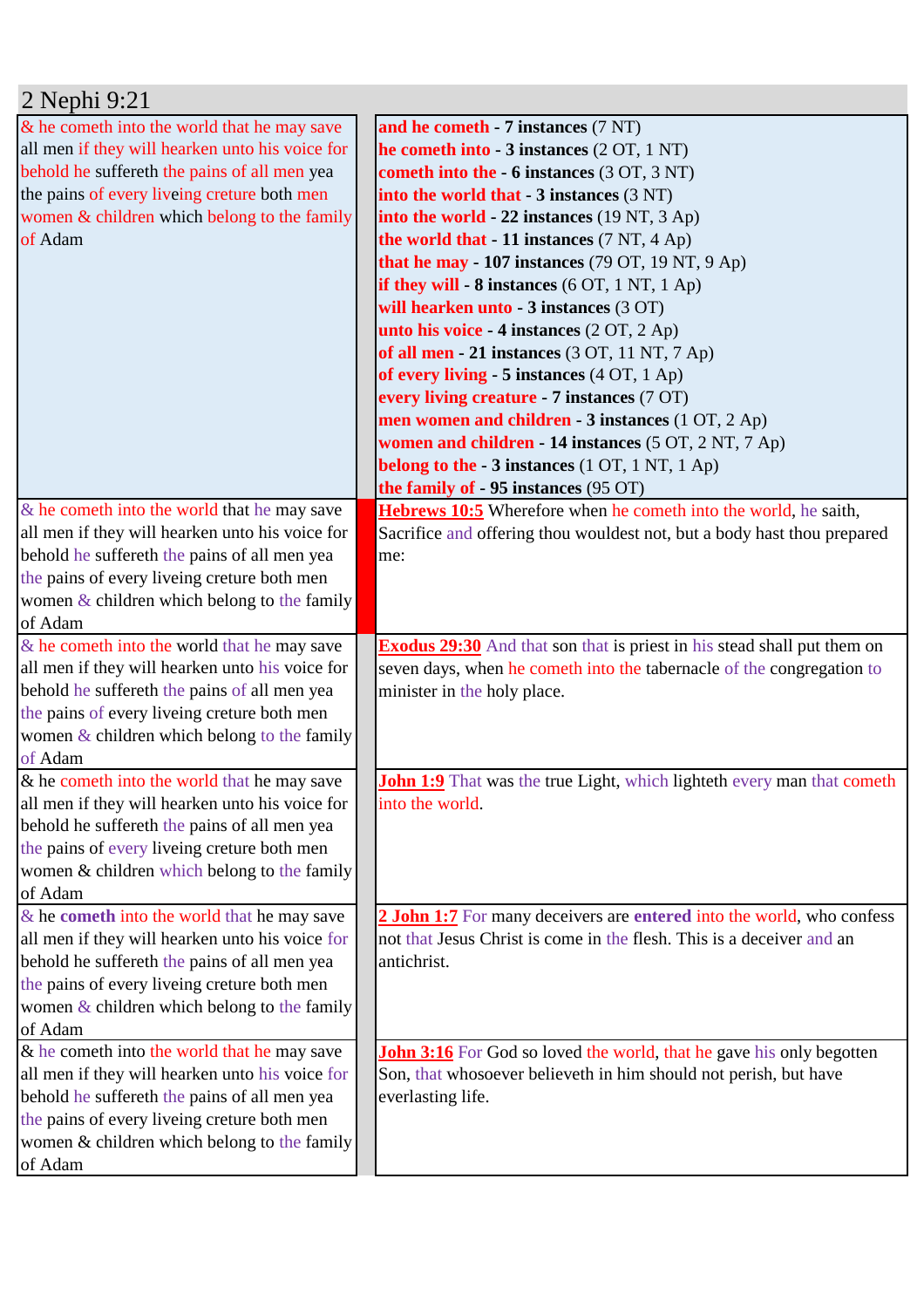| $\&$ he cometh into the world that he may save  | 2 Esdras 5:49 For like as a young child may not bring forth the things       |
|-------------------------------------------------|------------------------------------------------------------------------------|
| all men if they will hearken unto his voice for | that belong to the aged, even so have I disposed the world which I           |
| behold he suffereth the pains of all men yea    | created.                                                                     |
| the pains of every liveing creture both men     |                                                                              |
| women & children which belong to the family     |                                                                              |
| of Adam                                         |                                                                              |
| & he cometh into the world that he may save     | <b>1 Samuel 9:16</b> To morrow about this time I will send thee a man out of |
| all men if they will hearken unto his voice for | the land of Benjamin, and thou shalt anoint him to be captain over my        |
| behold he suffereth the pains of all men yea    | people Israel, that he may save my people out of the hand of the             |
| the pains of every liveing creture both men     | Philistines: for I have looked upon my people, because their cry is come     |
| women & children which belong to the family     | unto me.                                                                     |
| of Adam                                         |                                                                              |
| $\&$ he cometh into the world that he may save  |                                                                              |
|                                                 | <b>Jeremiah 26:3</b> If so be they will hearken, and turn every man from his |
| all men if they will hearken unto his voice for | evil way, that I may repent me of the evil, which I purpose to do unto       |
| behold he suffereth the pains of all men yea    | them because of the evil of their doings.                                    |
| the pains of every liveing creture both men     |                                                                              |
| women $&$ children which belong to the family   |                                                                              |
| of Adam                                         |                                                                              |
| $\&$ he cometh into the world that he may save  | <b>Exodus 3:18</b> And they shall hearken to thy voice: and thou shalt come, |
| all men if they will hearken unto his voice     | thou and the elders of Israel, unto the king of Egypt, and ye shall say      |
| for behold he suffereth the pains of all men    | unto him, The LORD God of the Hebrews hath met with us: and now let          |
| yea the pains of every liveing creture both     | us go, we beseech thee, three days' journey into the wilderness, that we     |
| men women & children which belong to the        | may sacrifice to the LORD our God.                                           |
| family of Adam                                  |                                                                              |
| $\&$ he cometh into the world that he may save  | <b>Deuteronomy 26:17</b> Thou hast avouched the LORD this day to be thy      |
| all men if they will hearken unto his voice for | God, and to walk in his ways, and to keep his statutes, and his              |
| behold he suffereth the pains of all men yea    | commandments, and his judgments, and to hearken unto his voice:              |
| the pains of every liveing creture both men     |                                                                              |
| women & children which belong to the family     |                                                                              |
|                                                 |                                                                              |
| of Adam                                         |                                                                              |
| & he cometh into the world that he may save     | Acts 9:11 And the Lord said unto him, Arise, and go into the street          |
| all men if they will hearken unto his voice for | which is called Straight, and inquire in the house of Judas for one called   |
| behold he suffereth the pains of all men yea    | Saul, of Tarsus: for, behold, he prayeth,                                    |
| the pains of every liveing creture both men     |                                                                              |
| women & children which belong to the family     |                                                                              |
| of Adam                                         |                                                                              |
| $\&$ he cometh into the world that he may save  | <b>Psalm 116:3</b> The sorrows of death compassed me, and the pains of hell  |
| all men if they will hearken unto his voice for | gat hold upon me: I found trouble and sorrow.                                |
| behold he suffereth the pains of all men yea    |                                                                              |
| the pains of every liveing creture both men     |                                                                              |
| women $\&$ children which belong to the family  |                                                                              |
| of Adam                                         |                                                                              |
| & he cometh into the world that he may save     | Acts 2:24 Whom God hath raised up, having loosed the pains of death:         |
| all men if they will hearken unto his voice for | because it was not possible that he should be holden of it.                  |
| behold he suffereth the pains of all men yea    |                                                                              |
| the pains of every liveing creture both men     |                                                                              |
| women & children which belong to the family     |                                                                              |
|                                                 |                                                                              |
| of Adam                                         |                                                                              |